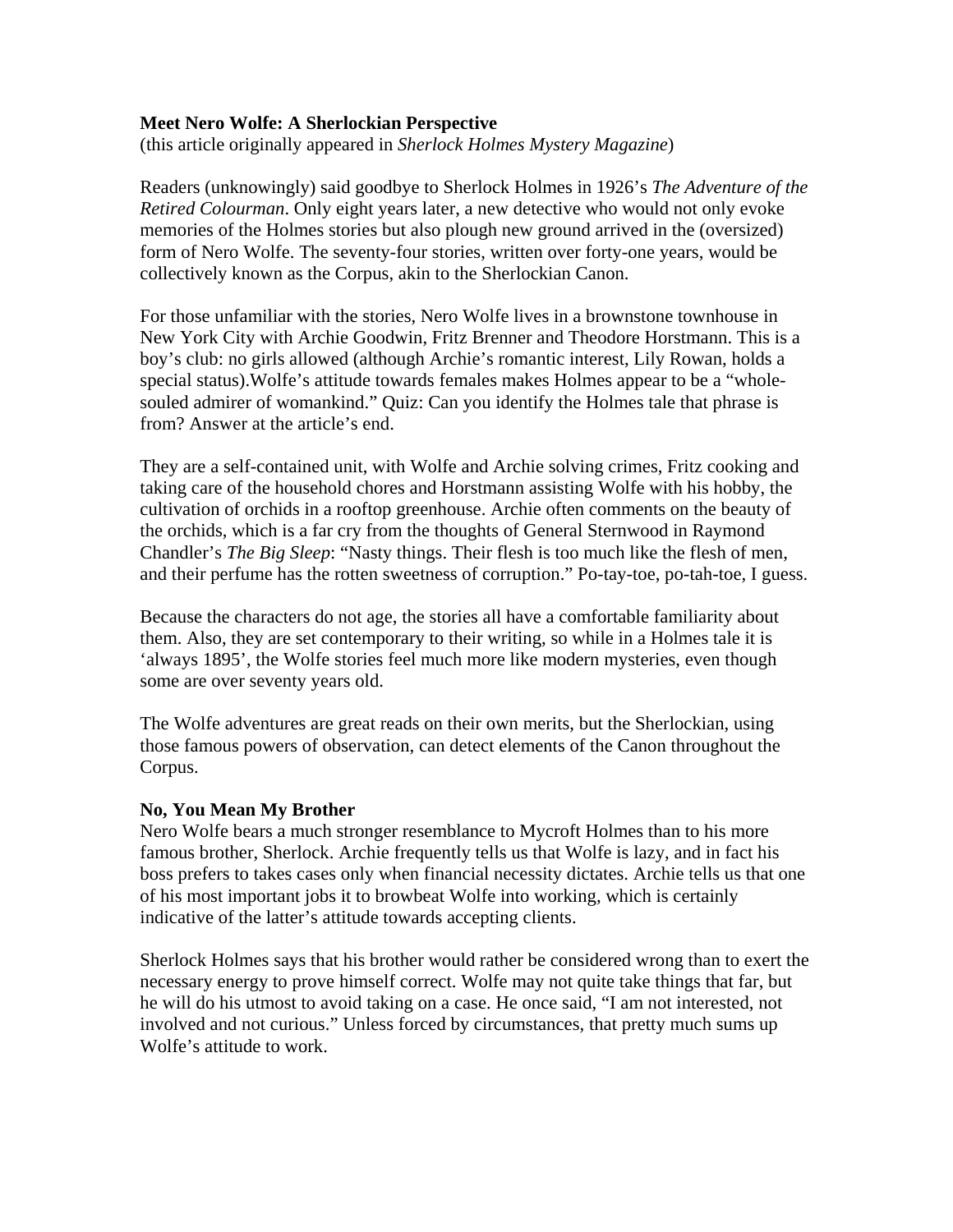Physically, Mycroft is described by Watson as 'corpulent,' which means having a large, bulky body. Wolfe actually uses the word 'gargantuan' to describe himself, and while his weight varies over the years, under normal circumstances it is in the neighborhood of 285 pounds. Both Wolfe and Mycroft are very large men, but with extremely agile minds. One thinks of Sidney Greenstreet's 'The Fat Man' in *The Maltese Falcon*. In fact, Greenstreet actually voiced Wolfe in a series of radio plays starting in 1950.

In *Fer de Lance*, the very first story, Wolfe is unfamiliar with the sport of golf. He has some clubs brought to his office and asks the delivery boy to demonstrate them for him. After watching a powerful swing, Wolfe mutters "Ungovernable fury." Only a man who detests unnecessary physical exertion would view a simple golf swing in that vein.

Wolfe considered venturing outside the brownstone as something to be avoided in the extreme, with only three events regularly drawing him forth: voting, dining at Rustermans, (the restaurant owned by his boyhood friend Marko Vukcik), and pursuing his orchid obsession. Other sallies forth were dictated by circumstances and universally disliked. Wolfe viewed riding in a car akin to a suicide mission. One wonders how he managed to board a plane and fly to Montana in *Some Buried Caesar*.

Both Wolfe and Mycroft are men of habits. Six days a week, Wolfe takes breakfast in his room, dresses in exactly the same fashion , spends two hours in the morning and two more in the afternoon upstairs in the plant rooms, has lunch and dinner in the dining room at set times and only deals with business matters in the office if he absolutely must. When Wolfe enters the office for the first time, he greets Archie with a "Good morning," even if they have already spoken. Fritz must not open the beer bottles he brings to Wolfe, who does it himself, using a specific bottle opener each time. Few detectives follow as rigid a daily pattern as Wolfe.

Mycroft 'has his rails' and only frequents three places: his lodgings, his government office and the Diogenes Club. Holmes wonders what upheaval could have unsettled Mycroft's habits so much to force a visit Baker Street. He compares it to a planet leaving its orbit.

"Give me your details, and from an armchair I will return you an excellent expert opinion. But to run here and run there... it is not my métier." Though this was Mycroft himself, talking to Sherlock, it could very well have been Wolfe talking to Archie. But similarities are not limited to only Mycroft.

### **Moriarty? No, Zeck.**

Professor James Moriarty was Sherlock Holmes' great nemesis. The detective got the better of Dr. Grimesby Roylott, Charles Augustus Milverton, John Clay and many others, but it is Moriarty who is THE villain in the Canon.

There is only one adversary who appears in multiple stories in the Corpus, and he is clearly the most dangerous man Wolfe faces. Three times Wolfe comes into contact with Arnold Zeck, who, like Moriarty, is the head of a criminal organization. Also like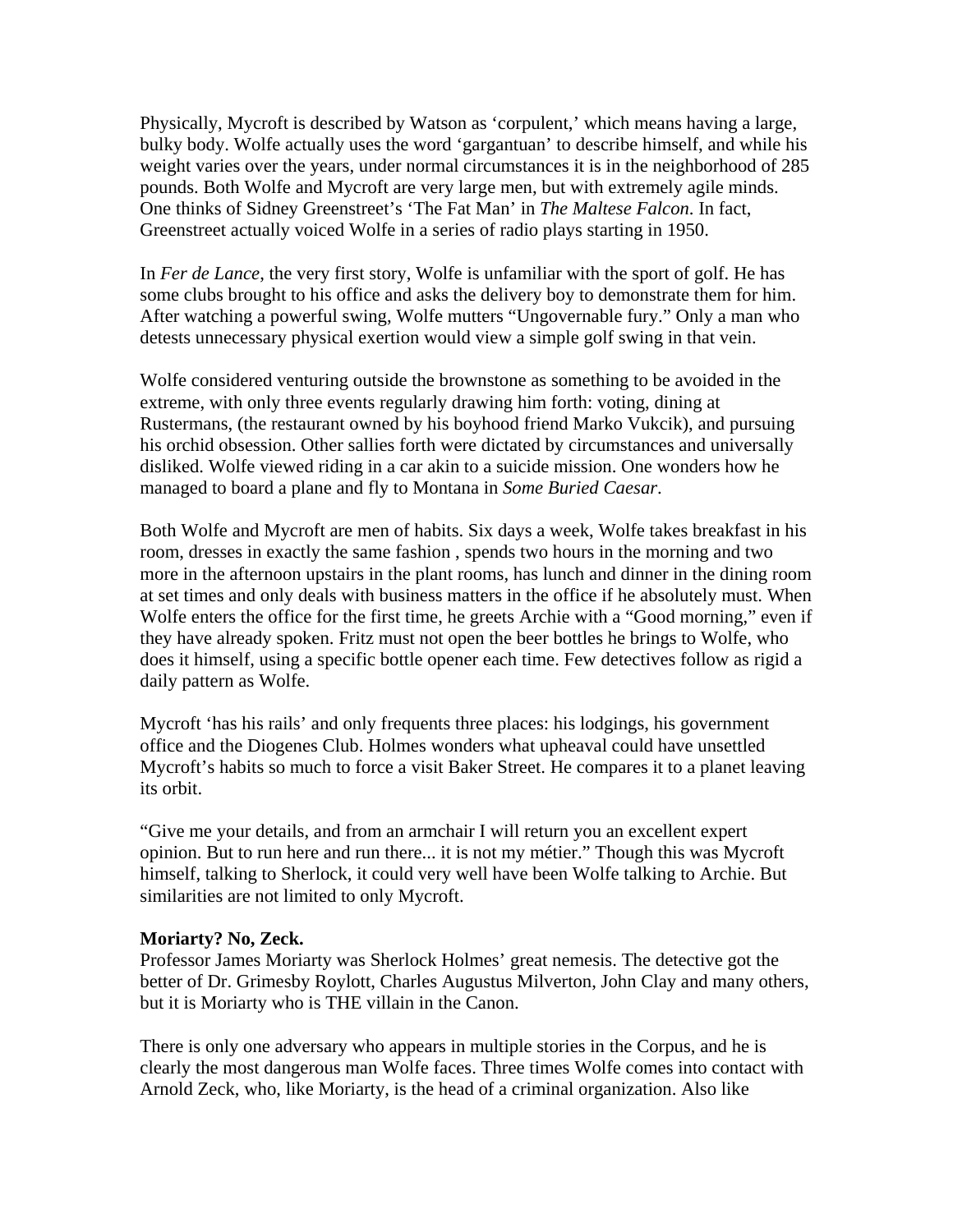Moriarty, Zeck tries to warn the detective to stay out of his business. Failing, he has Wolfe's greenhouse destroyed with a barrage of machine gun fire. Later, he sends a tear gas bomb to Wolfe's office. Just as Holmes fled 221B Baker Street, Wolfe simply abandons the brownstone and goes deep undercover: Archie doesn't even know where he is.

Holmes stayed in hiding until the opportunity arose to get Moriarty's chief lieutenant, Colonel Moran. Wolfe engaged in a similar ploy, slowly, anonymously, working his way into Zeck's organization. When the timing is right, Wolfe sets a trap for his foe, just as Holmes did for Moran.

## **War Service**

During World War I, Holmes came out of retirement to go undercover and break up a German spy ring. In World War II, Nero Wolfe essentially sets aside his private practice and works for the Army. In *Booby Trap* we watch Wolfe and Archie solve a wartime industrial espionage case fraught with murder. Wolfe and the Holmes brothers are both great patriots and serve their respective countries.

# **Archie!**

It can be argued that Sherlock Holmes would have done just fine without Watson. While the good doctor was a more than capable chronicler, Holmes could probably have completed his investigations without Watson. Things might have been more difficult, but a successful conclusion would likely have been reached, nonetheless. This is partially because Holmes was a very energetic and physically capable detective.

Nero Wolfe most certainly is not. Archie does all of the legwork. Well, not quite all; he does have assistance sometimes. However, Wolfe, quite simply, does not investigate. He thinks and he issues orders. Archie is a far more capable sidekick than Watson. He is, in fact, a licensed private investigator in his own right. When Wolfe disappears as part of his campaign against Arnold Zeck, Archie sets up shop on his own and does quite well.

Archie is brave, wise-cracking, attractive to women, athletic and tough. He is a detective in the style of Sam Spade and gumshoes in the pages of *Black Mask Magazine*. In fact, Wolfe is an intellectual detective in the Sherlock/Mycroft era, while Archie is typical of the hard boiled genre. Thus, Rex Stout created a detective series that was characterized by the two periods of detective fiction which bookended the Golden Era of mystery stories (of which Agatha Christie is a prime example).

## **Perhaps it's in the Blood?**

Sherlockians have oft speculated that there was a romantic relationship between Sherlock Holmes and Irene Adler, with several films and pastiches utilizing the premise. John Lescroart wrote a pair of novels featuring Auguste Lupa (a name with linguistic connotations of Nero Wolfe), *Son of Holmes* and *Rasputin's Revenge*. The brilliant Lupa is the offspring of Holmes and Adler. Though it is never overtly stated, it's hard not to conclude that Lupa, who heads off to America with his Swiss chef, Fritz, at the end of the second novel, becomes Nero Wolfe. In fact, it's elementary.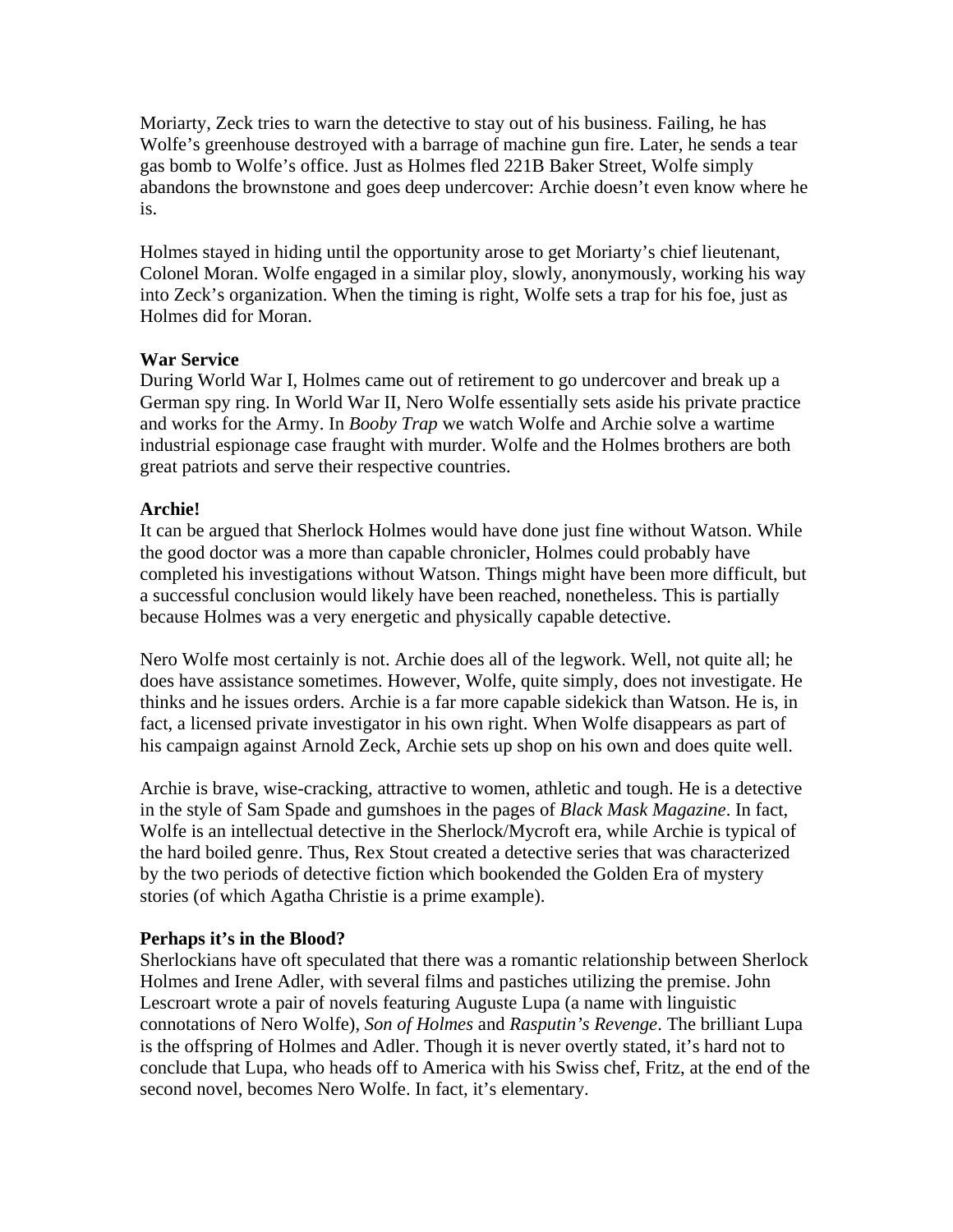Now, don't get the impression that the Wolfe stories are just pale copies of the Holmes tales. Rex Stout excelled in both plot and characterization and the Wolfe stories hold a unique and enduring place in the mystery pantheon. But Stout was a well known fan of Sherlock Holmes and traces of that admiration and respect for the world's first and greatest private consulting detective can be found in the Corpus.

### **Beyond Stout**

Unlike Sherlock Holmes, Nero Wolfe is still copyright protected, so you won't find a plethora of pastiches (There's a good name for a mystery story) for sale in bookstores and online. However, if you've worked through the Corpus a few times and want more, there are still some options out there.

Robert Goldsborough, with permission from the Stout Estate, published seven novels featuring Wolfe and Archie. Like Stout's originals, they are contemporary tales and the last book, *The Missing Chapter*, pokes fun at pastiches of popular series.

Lawrence Block created Leo Haig, star of two novels and several short stories. Haig has learned everything that he can about Nero Wolfe, who he believes to be a very real person: Rex Stout is merely a pseudonym. He lives as a shadow of Wolfe, keeping tropical fish instead of orchids, venturing out for business only when he has to and employing his own Archie, Chip Harrison, to do the legwork. Haig's dream is to be invited to dinner at Wolfe's brownstone, which is a clever bit.

H Paul Jeffers, who includes two Sherlock Holmes titles among his list of works, wrote three books featuring Sergeant John Bogdanovic. The policeman finds himself immersed in the world of a famous fictional detective in each novel. The third, entitled *Corpus Corpus*, centers around an annual Wolfe Pack Dinner. As expected, Wolfeian details abound throughout the tale.

In 2008, Loren Estleman began a series of pastiches featuring amateur private detective Claudius Lyon, whose life mission is to emulate Nero Wolfe. Lyon's Archie is an exconvict named Arnie Woodbine, who also serves as narrator. Estleman has long been known to Sherlock Holmes fans for two pastiches, one featuring Dracula and the other Dr. Jekyll and Mr. Hyde.

Glen Cook is the author of the excellent (and rather dark) fantasy series starring The Black Company. He is also the creator of Garrett, PI. The series is as light as the former is dark. Garrett is a private investigator in the fantasy world of Tunfaire. Over a dozen books strong and still ongoing, Garrett combines the best of the hardboiled pulp school with dragons and elves fantasy. And there is no denying that the Wolfe books are a STRONG influence. While they are far from carbon copies, The Dead Man is Wolfe; Dean is Fritz; Garrett is Archie; and they even live in their version of the Brownstone. The series is excellent and while the influence is felt in every book, they are far more than merely Wolfe pastiches.